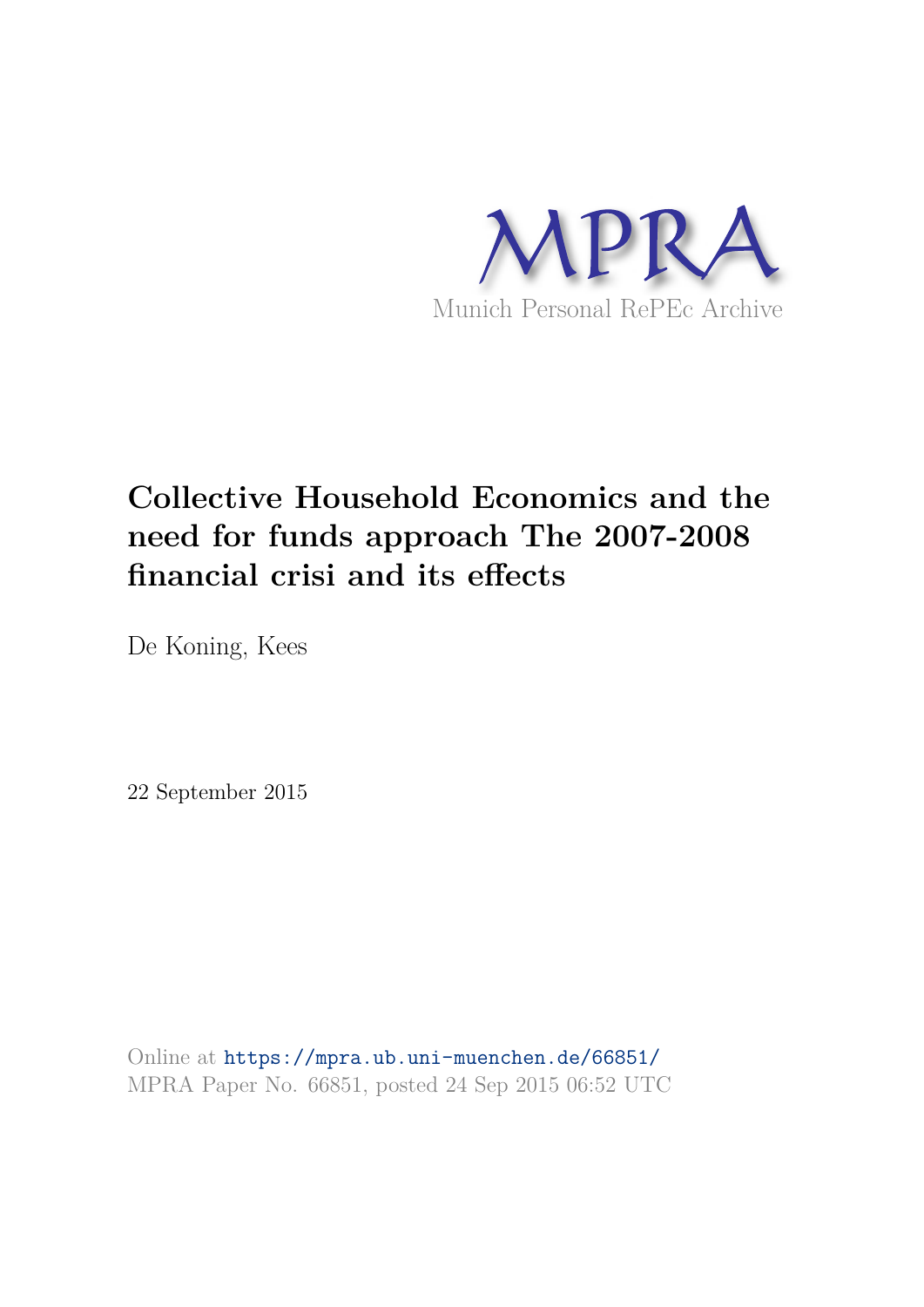Collective Household Economics©Drs Kees De Koning

# Collective Household Economics and the need for funds approach;

**\_\_\_\_\_\_\_\_\_\_\_\_\_\_\_\_\_\_\_\_\_\_\_\_\_\_\_\_\_\_\_\_\_\_\_\_\_\_\_\_\_\_\_\_\_\_\_\_\_\_\_\_\_\_\_\_\_\_\_\_\_\_\_\_\_\_\_\_\_\_\_\_\_\_\_\_\_\_\_\_\_\_\_\_\_\_**

**\_\_\_\_\_\_\_\_\_\_\_\_\_\_\_\_\_\_\_\_\_\_\_\_\_\_\_\_\_\_\_\_\_\_\_\_\_\_\_\_\_\_\_\_\_\_\_\_\_\_\_\_\_\_\_\_\_\_\_\_\_\_\_\_\_\_\_\_\_\_\_\_\_\_\_\_\_\_\_\_\_\_\_\_\_\_\_\_\_\_\_\_\_\_\_**

# The 2007-2008 financial crisis and its effects

**By**

**Drs Kees De Koning** 

**22nd September 
 2015**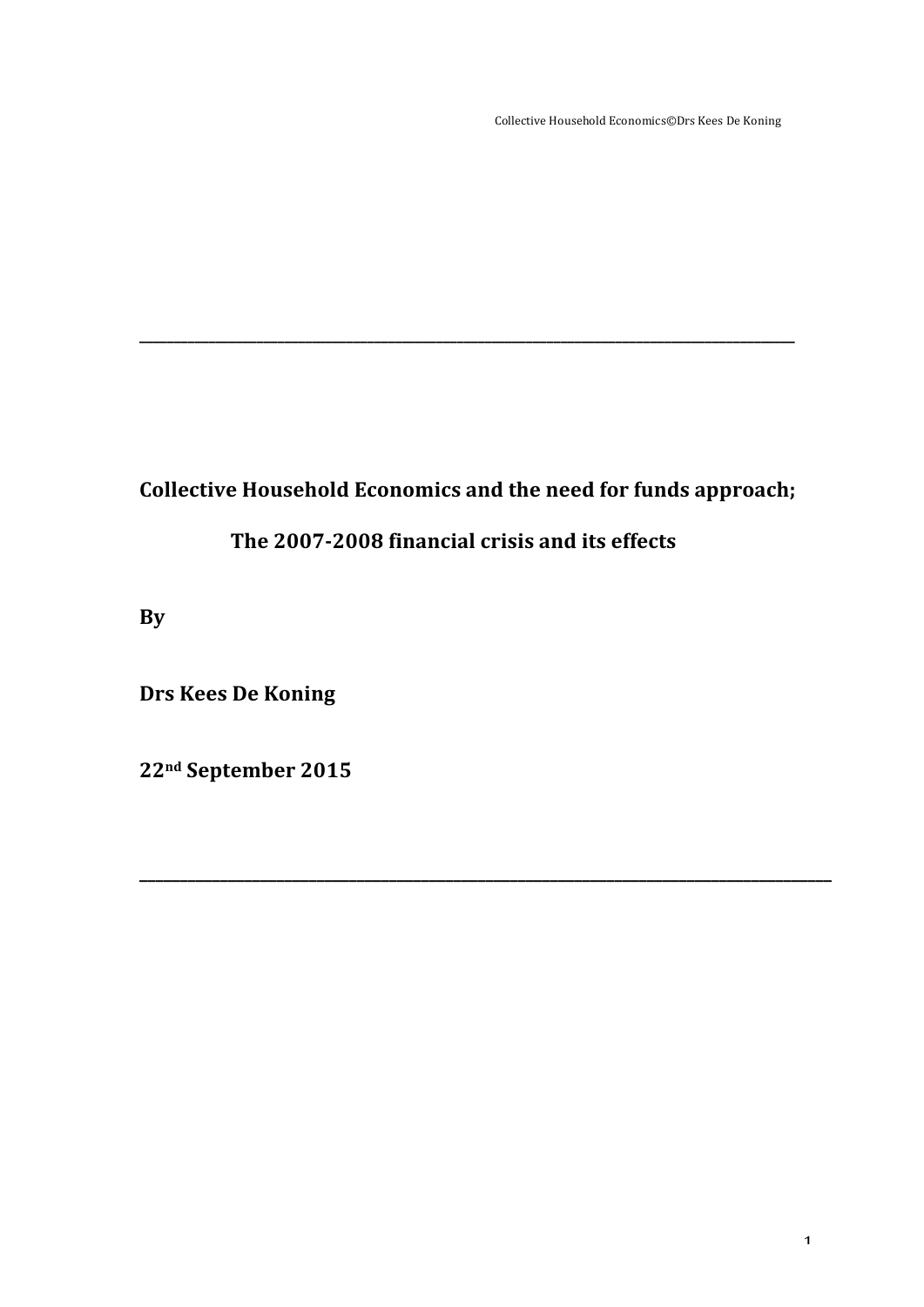Collective Household Economics©Drs Kees De Koning

| <b>Table of contents</b>                                                                          |      |
|---------------------------------------------------------------------------------------------------|------|
|                                                                                                   | Page |
| <b>Introduction</b>                                                                               | 3    |
| 1. The U.S. experience in the run up and in the aftermath<br>of the financial crisis of 2007-2008 | 5    |
| 1.1 The Collective Households' mortgage levels                                                    | 5    |
| 1.2 U.S mortgage debt in a wider perspective over the period 1997-2014                            | 6    |
| 1.3 Income and income distribution levels                                                         | 8    |
| 1.4 The supply of mortgage funds and the need for funds approach                                  | 10   |
| 2. Steps to help implement the need for funds approach                                            | 12   |
| <b>2.1 Preventive measures</b>                                                                    | 12   |
| 2.2 Separating mortgage costs from funding costs: the Collective<br><b>Household approach</b>     | 13   |
| 2.3 Some tentative cost/benefit implications for the U.S. government                              | 14   |
| 3. The post financial crisis developments                                                         | 15   |
| 3.1 New housing starts and home ownership                                                         | 16   |
| 3.2 Unemployment levels and the labor force participation rate                                    | 16   |
| 3.3 Student loans                                                                                 | 16   |
| 3.4 Outstanding mortgage and government debt levels since 2008                                    | 16   |
| <b>4 Some conclusions</b>                                                                         | 17   |
| <b>References</b>                                                                                 | 19   |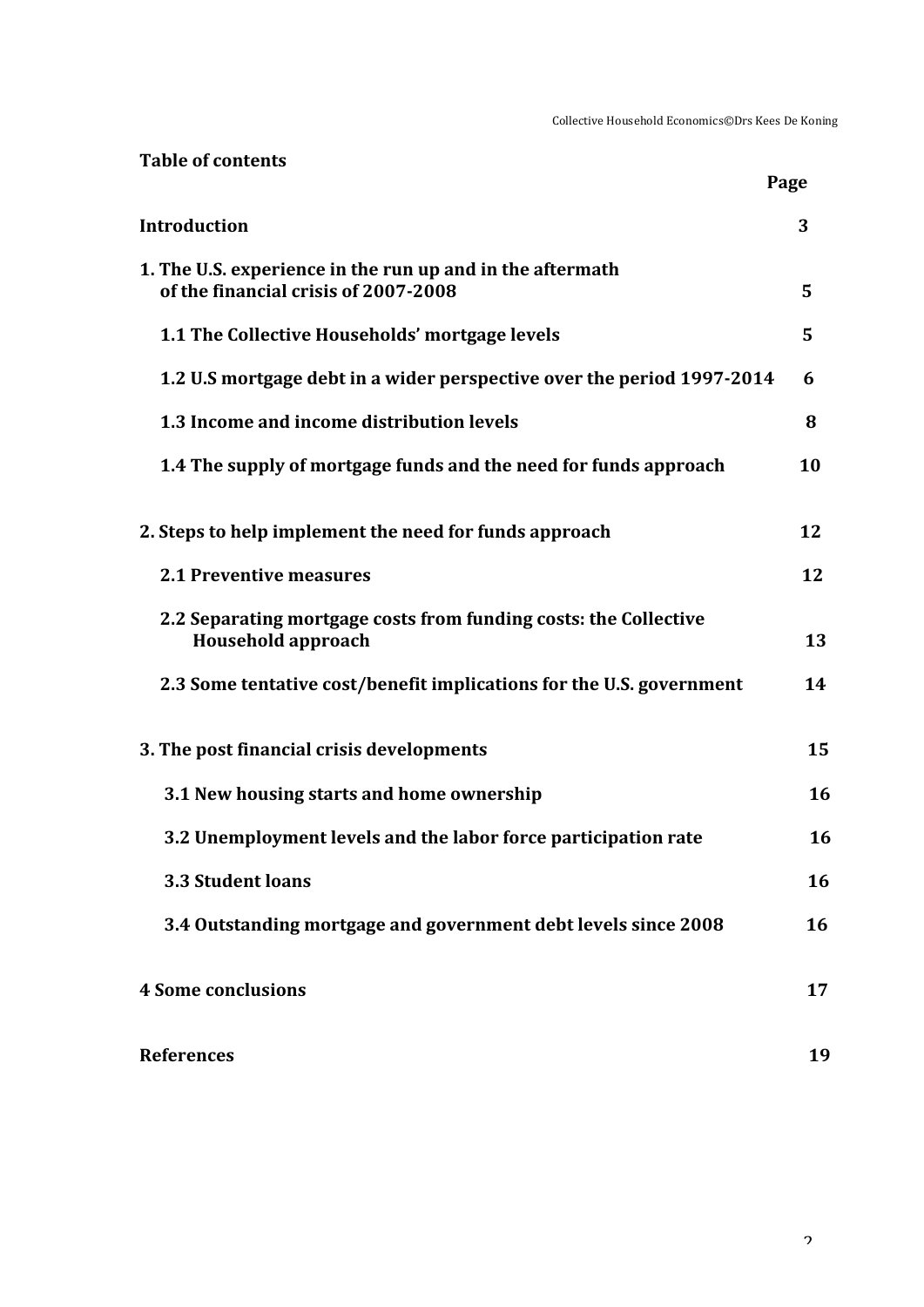#### **Introduction**

The three main economic philosophies (Classical, Keynesians and Monetarists) did not help in preventing the 2007-2008 U.S. financial crisis. Why not?

The Classical economists focus on free markets, free of government interference and free of monopolies. They missed the point that when about \$10 trillion of the funding in the U.S. housing market is based on borrowed funds, the housing market is no longer free, but depend on what happened to the borrowers. The Keynesians emphasized the need for government interference to counteract recessions by increasing government spending above tax receipts. The U.S. experience over 2008-2015 has shown the fastest growth rate of government debt for a long time, but this did not help individual households to repay their mortgages. Keynesians also believe in the control of money supply but they do not link prevailing interest rates with the affordability of such rates to individual households. The Monetarists believe that banks can and should control the supply of money. It will be clear from this paper that banks did not control their mortgage lending levels in the run up to the financial crisis. Monetarist's emphasis is on the supply level of money rather than on the ability of households to repay outstanding loans, especially those of a long-term nature, out of the incomes earned. All in all a major rethink of policies is required.

Why was the financial crisis not foreseen? House price inflation based on excessive lending levels was not regarded as a threat to economic growth, contrary to the threat from cost price inflation. The latter occurs when wages growth or costs of raw materials, intermediate goods and imported goods push up inflation levels.

The second reason was that it was not recognized that the supply of mortgage funds as provided by the banks and the financial markets does not necessarily match the needs (or demand) of the collective of individual households. The needs are based on population growth levels, changes in family size and changes in accommodation taste patterns. In the U.S. about 1.8 million new homes are needed every year. The needs of the collective of individual households are also based on income growth, the affordability level. The latter is especially important for lower and median income families. Wall Street thinks in terms of profitability, while Main Street thinks in terms of affordability.

The third reason was that the level of the Fed's base rate sets the funding cost base for banks. Competition for customer deposits adds an additional cost level for banks. The price setting for mortgages is a one sided process whereby banks, and indirectly the Fed, decide what to charge to their customers. As set out in this paper mortgage customers need a "dynamic stability" in their mortgage obligations, one that is linked to the annual CPI level and income growth. The paper proposes a scheme to break the link between the cost of mortgages as set by the banking sector and the mortgage interest costs paid by individual households, with the latter instead being based on the CPI level plus a margin. Such a scheme will stabilize the financial position of individual households both at high and low inflation levels. In some years a surplus will be created between what individual households pay and what the banks receive; in other years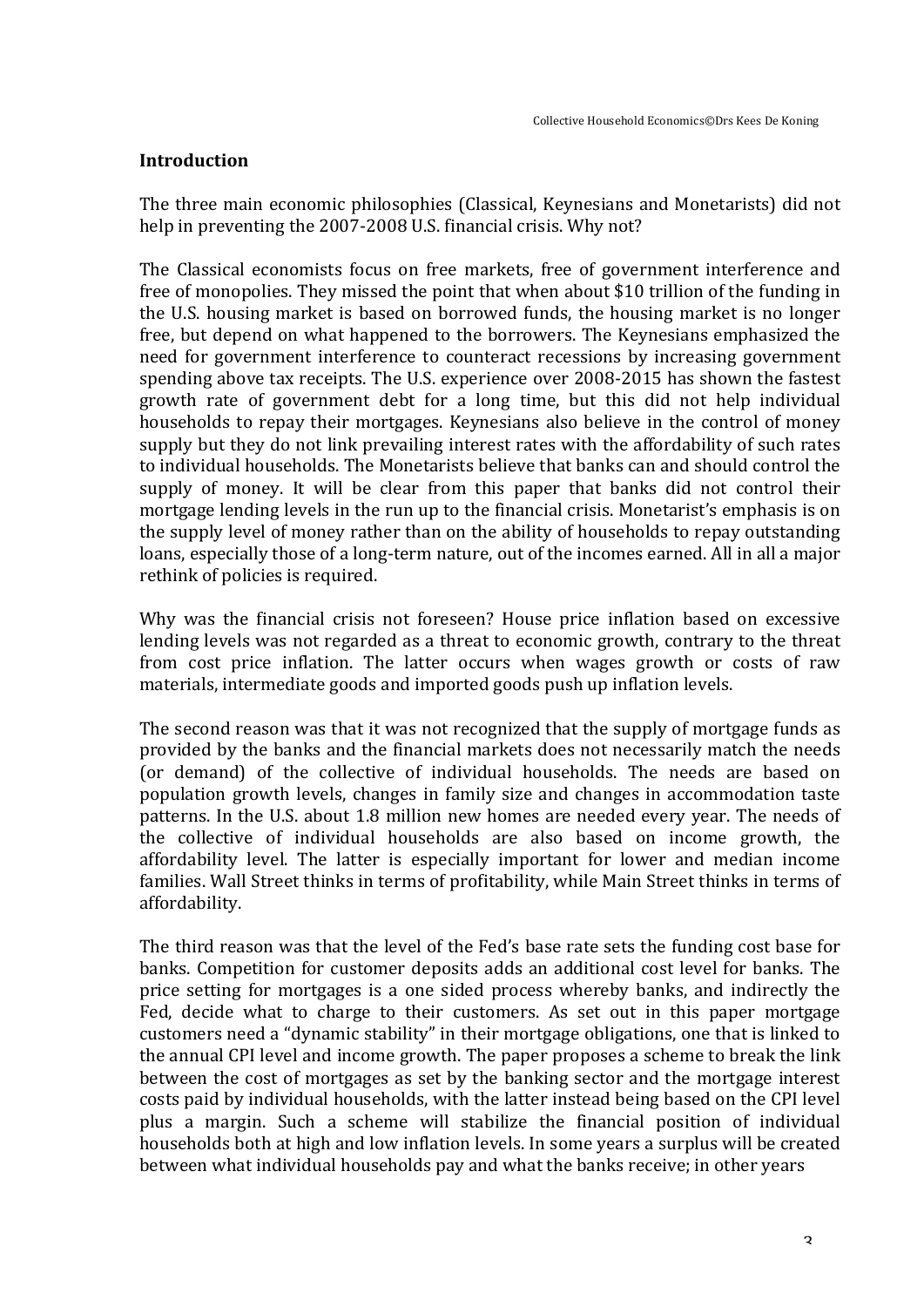there will be a shortfall. The U.S. Treasury could accommodate such temporary surplus/shortfall as a tool for creating stable economic growth, in what could amount to a type of individuals' quantitative easing.

As a further tool for putting the collective of individual households first, rather than the financial sector, a traffic light system can be implemented to slow down the volume of mortgage lending when needed. A future financial crash linked to the housing sector can be avoided if the separation of mortgage interest charged by the banking sector and interest levels paid (based on CPI inflation levels) by the household sector is combined with the traffic light system.

'Collective Households Economics' may be a new variant of economic thinking. The need for funds approach is based on the different parameters for the collective individual households than the ones that rule the banking sector.

It is paramount, if one wants long-term economic growth to continue, that the need for funds approach prevails. It is based on the needs of the individual household customer base, rather than on the profit levels of the financial markets. Bridges can be built!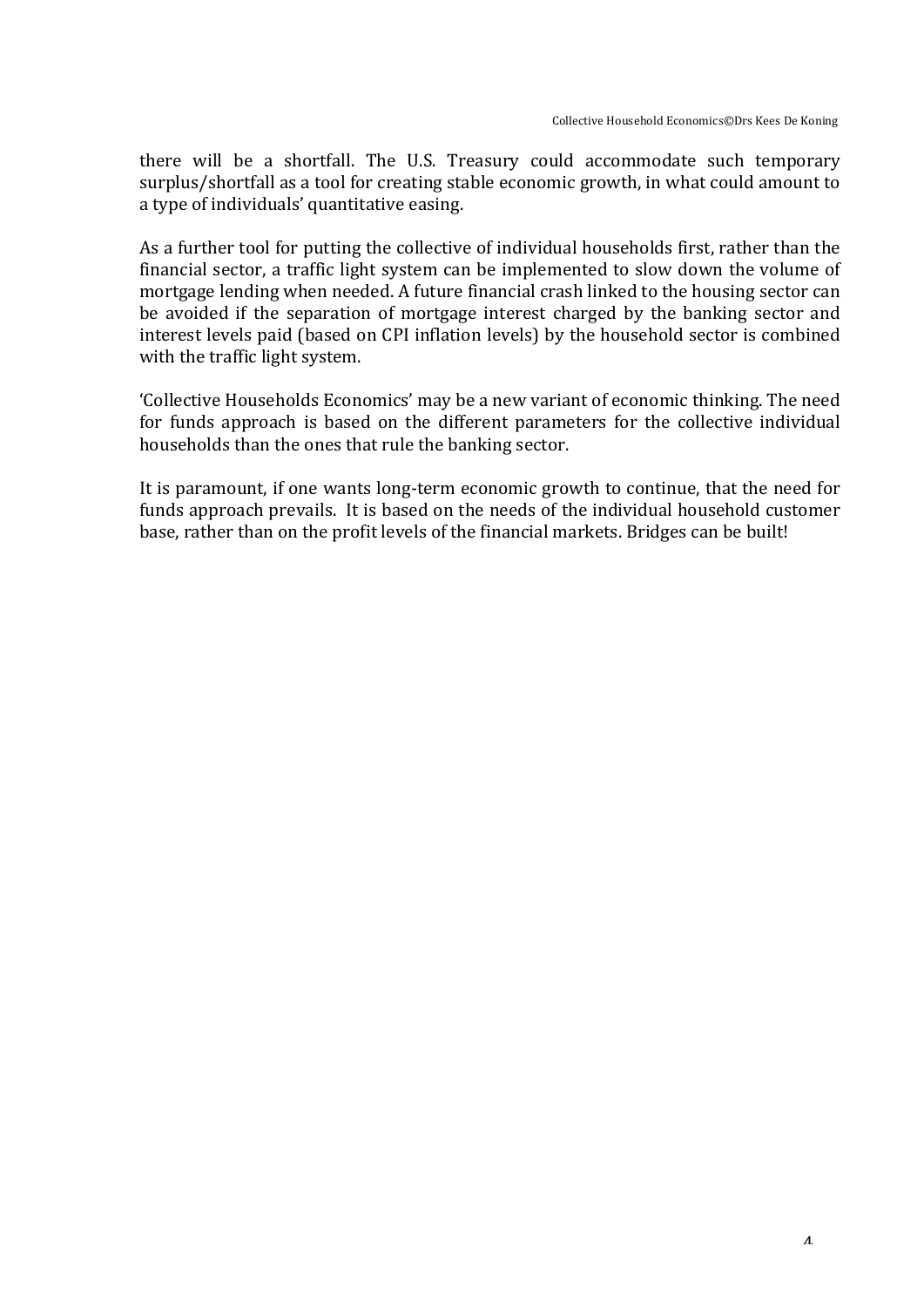#### **1.** The U.S. experience in the run up and in the aftermath of the financial crisis of **2007-‐2008**

#### **1.1 The Collective Households' mortgage levels**

The term Collective Households is used in this paper to include all individual households with a mortgage or in the case of new construction levels all those households seeking a place to live. "Collective" represents a group of individual households with the same intention or with the same action pattern like obtaining or having a mortgage.

In the U.S. extensive statistics are available to track the developments of the Collective Households' outstanding mortgage borrowing levels. Such statistics are contained in the U.S. Balance Sheet of Households and Nonprofit Organizations<sup>1</sup>. From these statistics one can deduce the incremental home mortgage lending levels per annum.

The U.S. Census Bureau<sup>2</sup> publishes monthly and annual data on the level of new privately owned housing units authorized. It also publishes annual and monthly median house prices.

| Year | Actual<br>Increase in | Actual<br><b>Housing starts</b> | Amount per<br>New home | Existing<br><b>Home sales</b> | <b>Median</b><br>House |
|------|-----------------------|---------------------------------|------------------------|-------------------------------|------------------------|
|      | Mortgage amounts X    |                                 | X                      | $X$ million**                 | <b>Prices</b>          |
|      | X                     | Million*                        | \$thousands            |                               | X                      |
|      | <b>U.S. \$billion</b> |                                 |                        |                               | \$ thousands           |
| 1997 | 180                   | 1.437                           | 125,260                |                               | 146,000                |
| 1998 | 301                   | 1.698                           | 177,300                |                               | 152,500                |
| 1999 | 377                   | 1.699                           | 221,900                | 5.080                         | 161,000                |
| 2000 | 382                   | 1.463                           | 261,100                | 5.100                         | 169,000                |
| 2001 | 509                   | 1.670                           | 304,800                | 5.490                         | 175,200                |
| 2002 | 706                   | 1.655                           | 426,600                | 5.970                         | 187,600                |
| 2003 | 881                   | 1.897                           | 464.400                | 6.490                         | 195,000                |
| 2004 | 950                   | 2.002                           | 474,500                | 6.890                         | 221,000                |
| 2005 | 1,053                 | 2.054                           | 512,700                | 6.850                         | 240,900                |
| 2006 | 998                   | 1.737                           | 574,600                | 6.420                         | 246,500                |
| 2007 | 701                   | 1.354                           | 517,700                | 4.410                         | 247.900                |
| 2008 | $-32$                 | .923                            | Negative               | 4.010                         | 232,100                |

#### Table 1: Mortgage finance and the U.S. housing market 1997-2008

\* Per 1 July on an annualized basis

\*\* Per December of calendar year; statistics only available from1999

1997 was chosen as the base year as in this year the increase in mortgage lending levels was enough to fund all new housing starts at a cost below the median house price level.

<sup>1</sup> http://www.federalreserve.gov/releases/Z1/current/accessible/b100.htm

<sup>2</sup> http://www.census.gov/construction/bps/pdf/table1a.pdf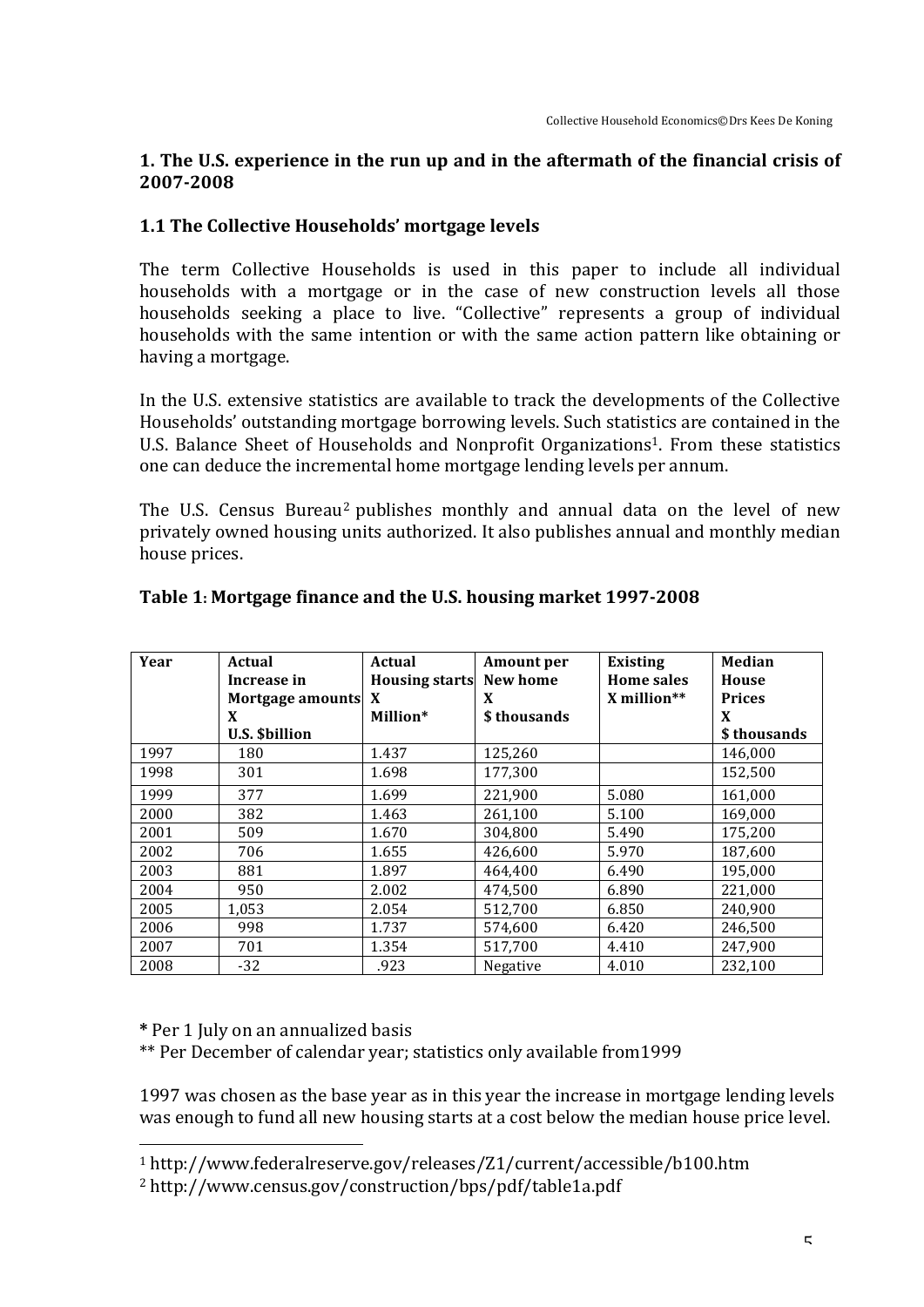What table 1 shows is that the volume of net new mortgage lending went up about  $600\%$  between 1997 and 2005; new housing starts increased by 43% over the same period and existing home sales went up by 35% over the shorter period 1999-2005. Median house prices went up by 65% between 1997 and 2005.

In a paper by this author: "The U.S. experience, free markets in money: a contradiction in terms"<sup>3</sup> it was argued that when lending growth was not accompanied by income growth, the whole U.S. economy would be destabilized.

The paper also noted that the supply side of funds to the collective households granted as mortgages had a very different set of parameters from the need for funds approach. The latter approach will be explained in section 1.4.

The supply side is influenced by the level of accumulated savings that banks and other financial institutions, like asset management companies and pension funds have available to invest during any given time period. Secondly the price of funds made available to mortgage borrowers is based on interest rates that the Federal Reserve sets from time to time. Thirdly, banks and other financial institutions, apart from most pension funds, are profit-oriented organizations. Profit is a short tem orientation and as shown in the above-mentioned paper may not easily gel with the longer-term objectives of homeowners, especially when actual house prices are rising faster than income levels.

#### **1.2 U.S. Mortgage debts in a wider perspective over the period 1997-2014**

#### Mortgage and government debt levels compared to nominal GDP.

| Year | U.S. Gov.<br>Debt level<br>X \$ trillions | U.S. Individual<br>Households'<br>Mortgage Debt   X \$ trillions<br>X \$ trillions | <b>U.S. Nominal</b><br><b>GDP</b> | Economic<br><b>Growth rate</b><br>$\%$ |
|------|-------------------------------------------|------------------------------------------------------------------------------------|-----------------------------------|----------------------------------------|
| 1997 | 5.413                                     | 3.753                                                                              | 8.608                             | 4.5                                    |
| 2002 | 6.228                                     | 6.028                                                                              | 10.977                            | 1.8                                    |
| 2003 | 6.783                                     | 6.910                                                                              | 11.511                            | 2.8                                    |
| 2006 | 8.507                                     | 9.910                                                                              | 13.856                            | 2.7                                    |
| 2007 | 9.007                                     | 10.613                                                                             | 14.478                            | 1.8                                    |
| 2008 | 10.024                                    | 10.581                                                                             | 14.719                            | $-0.3$                                 |
| 2009 | 11.910                                    | 10.419                                                                             | 14.419                            | $-2.8$                                 |
| 2014 | 17.824                                    | 9.403                                                                              | 17.701                            | 2.4                                    |

Table 2: U.S. Mortgage and government debt levels compared to nominal GDP for selected vears between 1997 and 2014

Table 2 illustrates quite clearly the different growth patterns of individual households' mortgage debt and U.S. government debt. In 1997 the start position was that the

<u> 1989 - Jan Samuel Barbara, politik eta politik eta politik eta politik eta politik eta politik eta politik e</u>

<sup>&</sup>lt;sup>3</sup> http://mpra.ub.uni-muenchen.de/66106/1/MPRA\_paper\_66106.pdf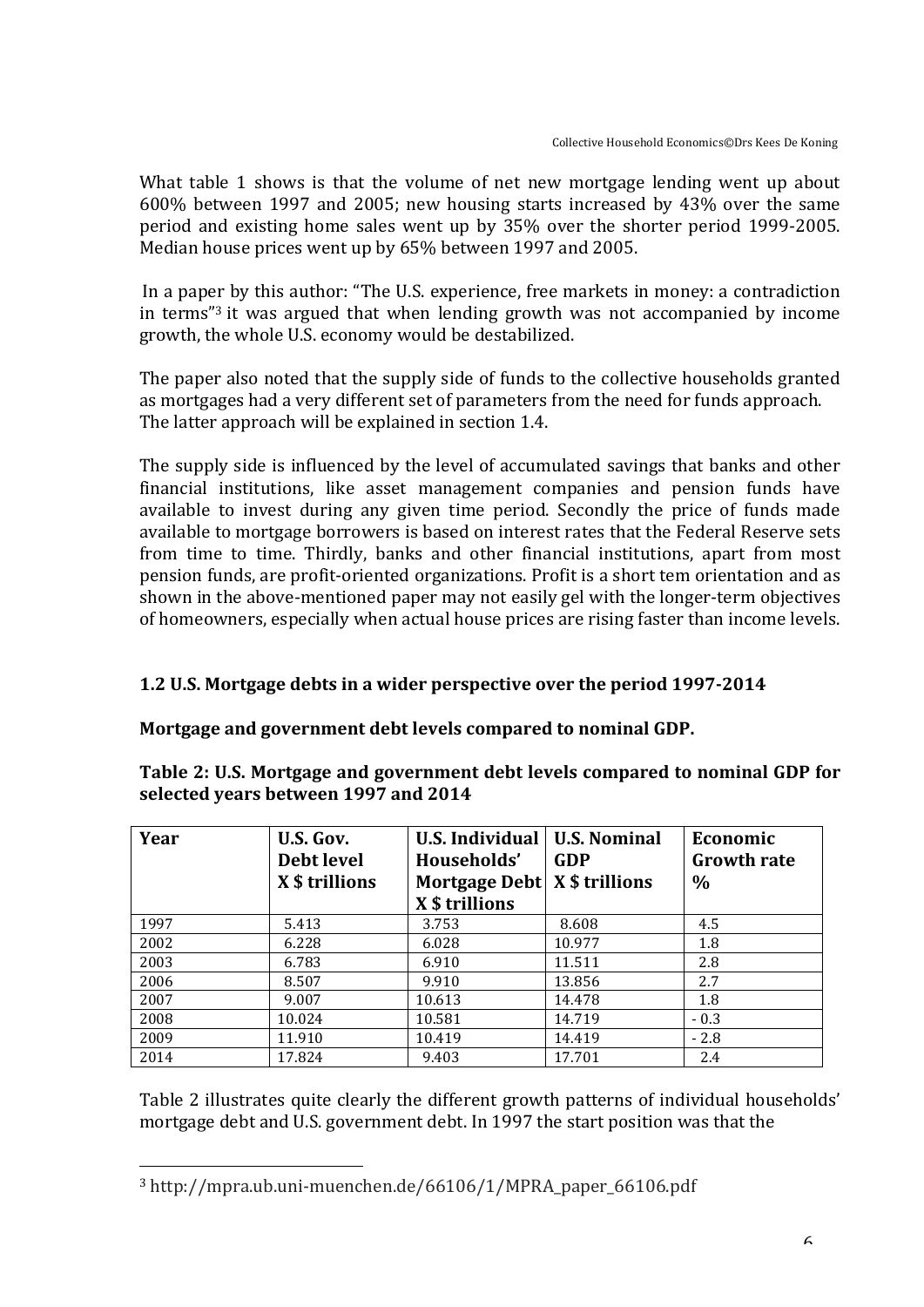mortgage debt level was substantially below the government debt level. In 2002 such levels became nearly equal and in 2003 the mortgage debt level started to exceed the government's debt level. This period lasted to 2008. From 2008, individual households collectively reduced their outstanding mortgage levels, while the government, as a consequence of the financial crisis had to increase its budget deficit as well as providing government guarantees for state sponsored enterprises like Fannie Mae and Freddy Mac.

In 1997, the combined government debt plus the mortgage debt levels, both being longterm debt commitments of individual households, stood at about 106% of GDP. By 2007 this debt to GDP level reached  $135.5\%$ . In 2014 this debt level had risen further to 153.8% of GDP.

What are the main causes of this unparalleled growth in debt levels and why has such increase not led to very high economic growth levels?

A free housing market is supposed to reflect free supply and demand. However if a buyer cannot base such demand on the use of own funds, the demand is no longer free. The use of about \$10 trillion of mortgage related funding in the U.S. shows that the U.S. housing market depends strongly on borrowed funds.

Any borrowings, including borrowings for the purpose of buying a home, require the lender and the borrower to have a sound understanding of long-term future income levels of the borrower. Such understanding does not only apply to the individual borrower, but also to the collective of households and equally to the collective of financial institutions providing finance to the mortgage market.

One can distinguish three types of risks in the assessment process: the income risks to the borrowers, the interest rate risks to the borrowers and the macro-economic risks of lending too fast relative to house price developments.

In 1997, the nominal median income level of U.S. households stood at \$35,365. By 2002 the level had reached  $$40.649$ ; an increase of  $14.94\%$ . The most exposed mortgage borrowers are those on or below the median income level. They usually do neither have the savings nor the income security to absorb shocks when changes happen in interest rates or there are house price developments. Over the period 1997-2002 median house prices went up by 28.49% or nearly double the median income level. The net new mortgage lending levels went up from  $$180$  billion in 1997 to  $$706$  billion in 2002; an increase of 392%. However, even with all that extra money, the new housing starts only went up by 15.17%. The remainder of the funds was used to force up existing house prices far in excess of income developments. This was the macro-economic risk that banks did not take into account. Neither did it seem to bother the Federal Reserve, as the latter did not regard house price levels as a threat to economic growth developments. 

In 2001 and 2002, the Fed was worried about the losses made on the stock markets as a consequence of the dot.com bubble. In early 2001, it took action and lowered the base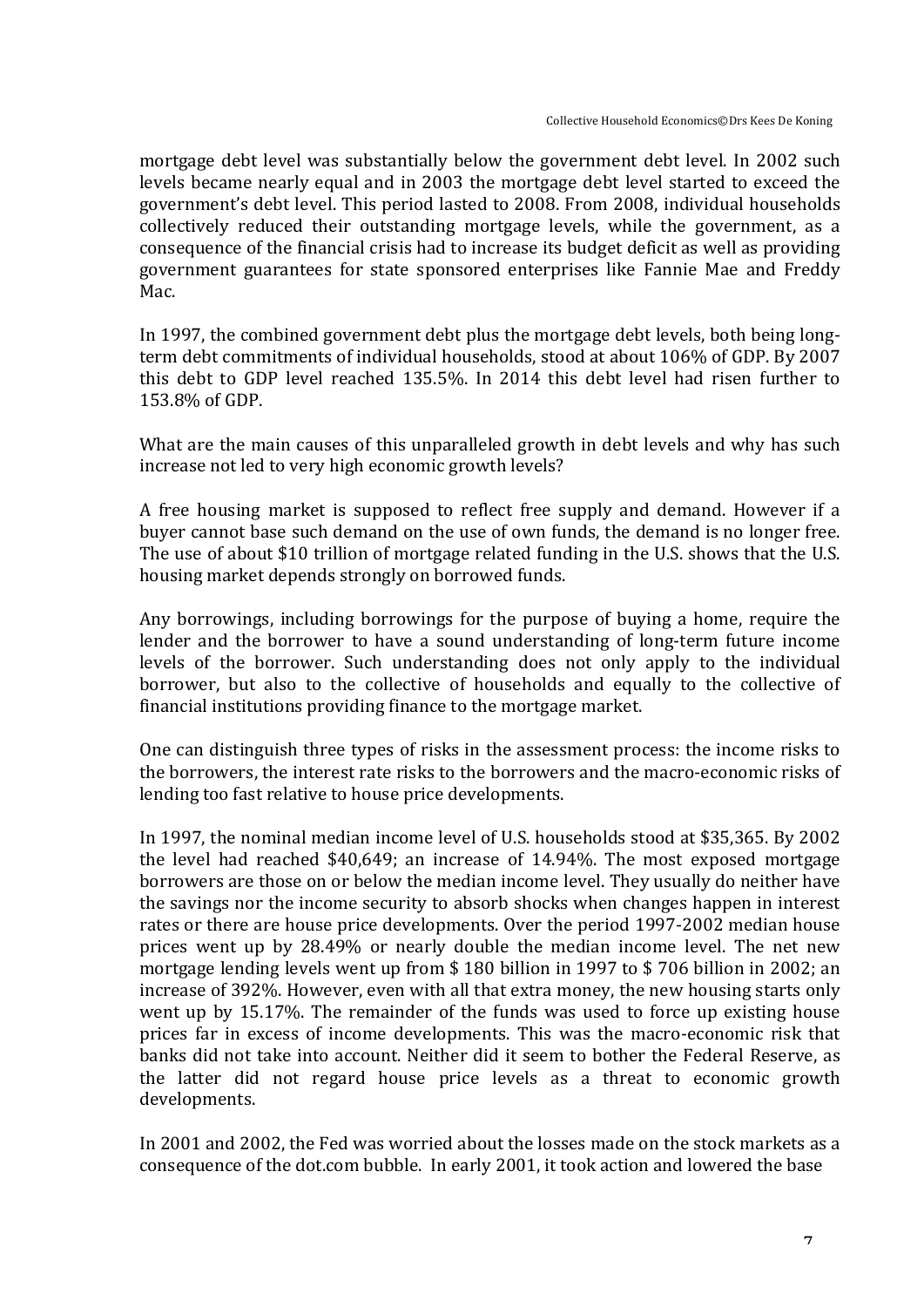rate from 6% in January of that year to 1.75% by December 2001. Economic growth rates dropped from  $4.1\%$  in 1999 to  $1\%$  in 2000 and  $1.8\%$  in 2001. For the U.S. housing market, these interest rate steps induced the banking sector to step up rather than slow down mortgage lending levels, thereby increasing rather than reducing the macroeconomic risks to individual households. 2002 should have been the year which saw an orchestrated slow down in mortgage lending.

Neither the Fed nor state banking regulators opted to slow down mortgage lending volumes in 2002. They also failed to regulate the type of mortgage products that came on the market, including interest only mortgages, below market rate start up mortgages, low down-payment and 'low-no doc' mortgages. These products -sometimes-called subprime mortgages- became popular from 2004 onwards. Such products were frequently sold to individual households, who self-certified their incomes without the banks checking on actual income levels. Finally, the move by banks to offload their mortgage risks to outside investors through mortgage-backed securities was not seen as adding another risk layer on top of the macro-economic risks that were already extremely high in the U.S. mortgage funding market. The regulators were happy to allow the widespread conversion of long-term risks on mortgages into daily liquidity risks on the financial markets.

What happened next was that the liquidity risks in some mortgage-backed securities materialized; they were declared illiquid. In 2007, illiquidity spread quickly in the financial markets, both in the U.S. and in overseas markets like the U.K. This was followed by the banking crisis in 2008, followed by the sharp rise in unemployment levels and the stagnation of income growth for individual households.

#### **1.3 Income and income distribution levels**

What is particularly relevant to the mortgage market is the income level of individual households and its distribution over various income groups. The income groups most likely in need of borrowing funds for home acquisitions are households with an income below or at the median income level. In graph 1 the real median household income levels for the United States are provided.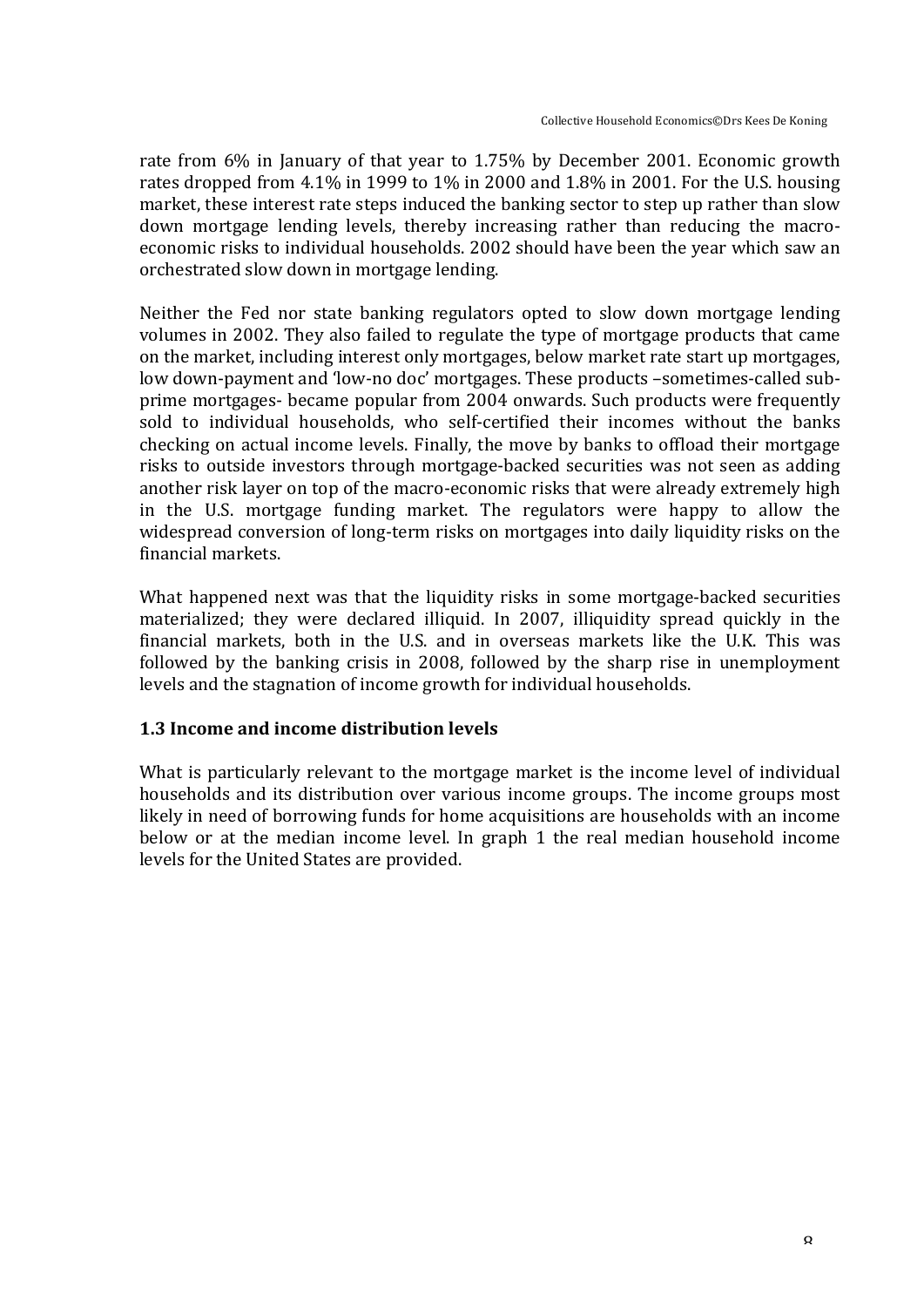

The above tells us, that, while there was some growth in real earnings between 1997 and 2005, such growth represented only a tiny fraction of the 600% in net new mortgage lending growth.

In an article in the New York Times of 12 November 2014, Professor Krugman<sup>4</sup> illustrates the fact that economic growth in the U.S. has benefitted the richer households proportionally more than the median income ones.

<sup>&</sup>lt;sup>4</sup> http://krugman.blogs.nytimes.com/2014/11/12/on-incomestagnation/?comments#permid=13314433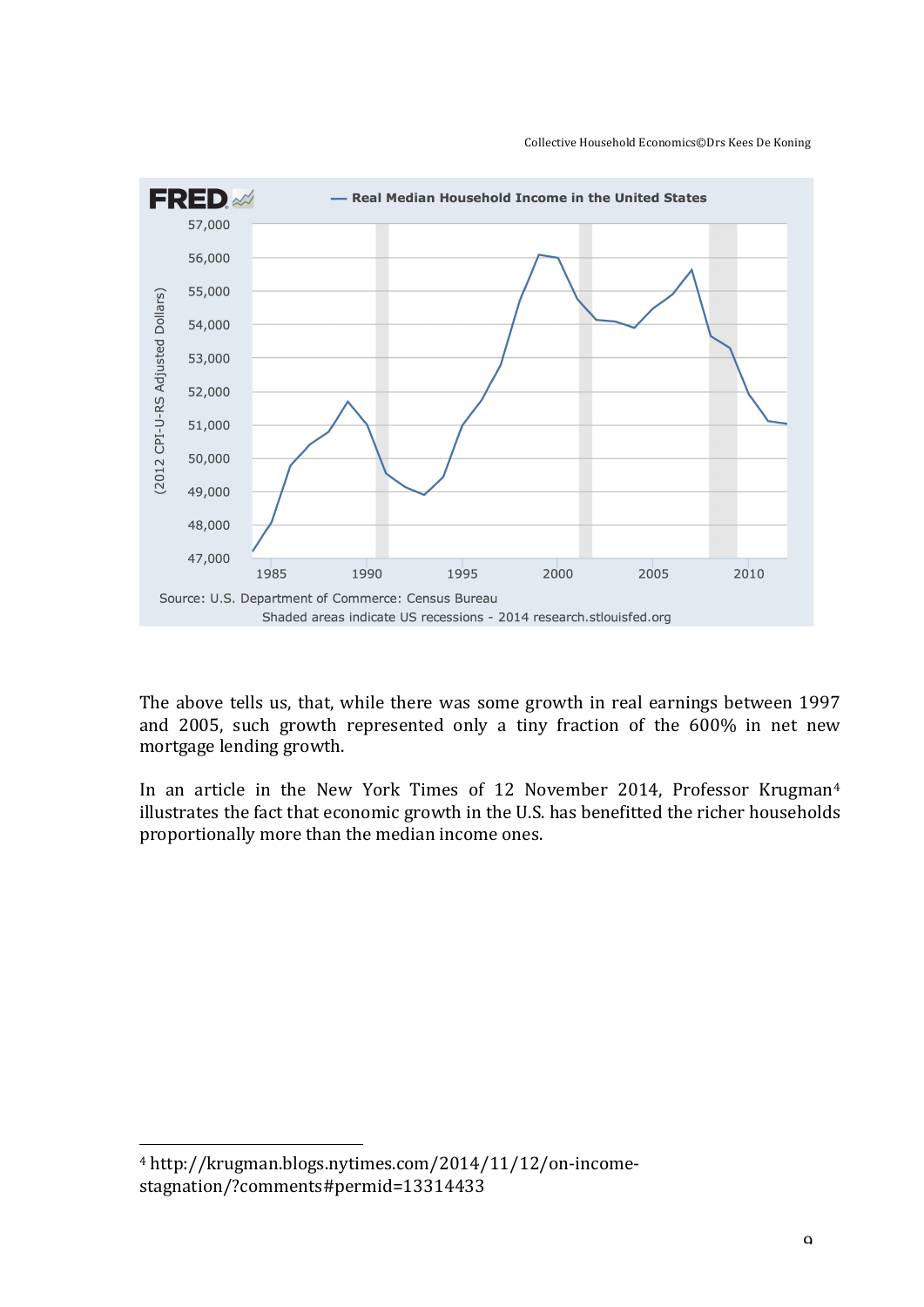

Graph 2: GDP growth per household and median household income

Two conclusions can be drawn from Tables 1 and 2 and Graphs 1 and 2: The first one is that the growth in net new mortgage lending level was excessive over the years 1997-2005. The excess can be measured by the speed of growth in mortgage lending levels  $(+600%)$  as compared to the growth in the nominal median household incomes  $(+30.5%)$ . The second conclusion is that median house prices  $(+65%)$  increased at about double the speed of incomes growth  $(+30.5%)$  over the same period.

From all these data it should be clear that median income growth did not follow lending growth and did not follow median house price increases. The risks to the U.S. economy were apparent from 2002 and later years, but no action was taken to stop the trend, not by the bankers and not by the regulators.

The key misunderstanding was that the supply of funds was thought to equally represent the demand for home mortgages.

#### **1.4** The supply of mortgage funds and the need for funds approach

In the whole discussion about mortgage levels it is often assumed that the supply of funds must be equal to the demand for funds. However, as this paper has already demonstrated, the mortgage lending levels that were fuelled by the banking system went significantly beyond what the collective households needed. What the collective households needed in mortgage funding and what was subsequently delivered by the financial sector were based on totally different sets of parameters.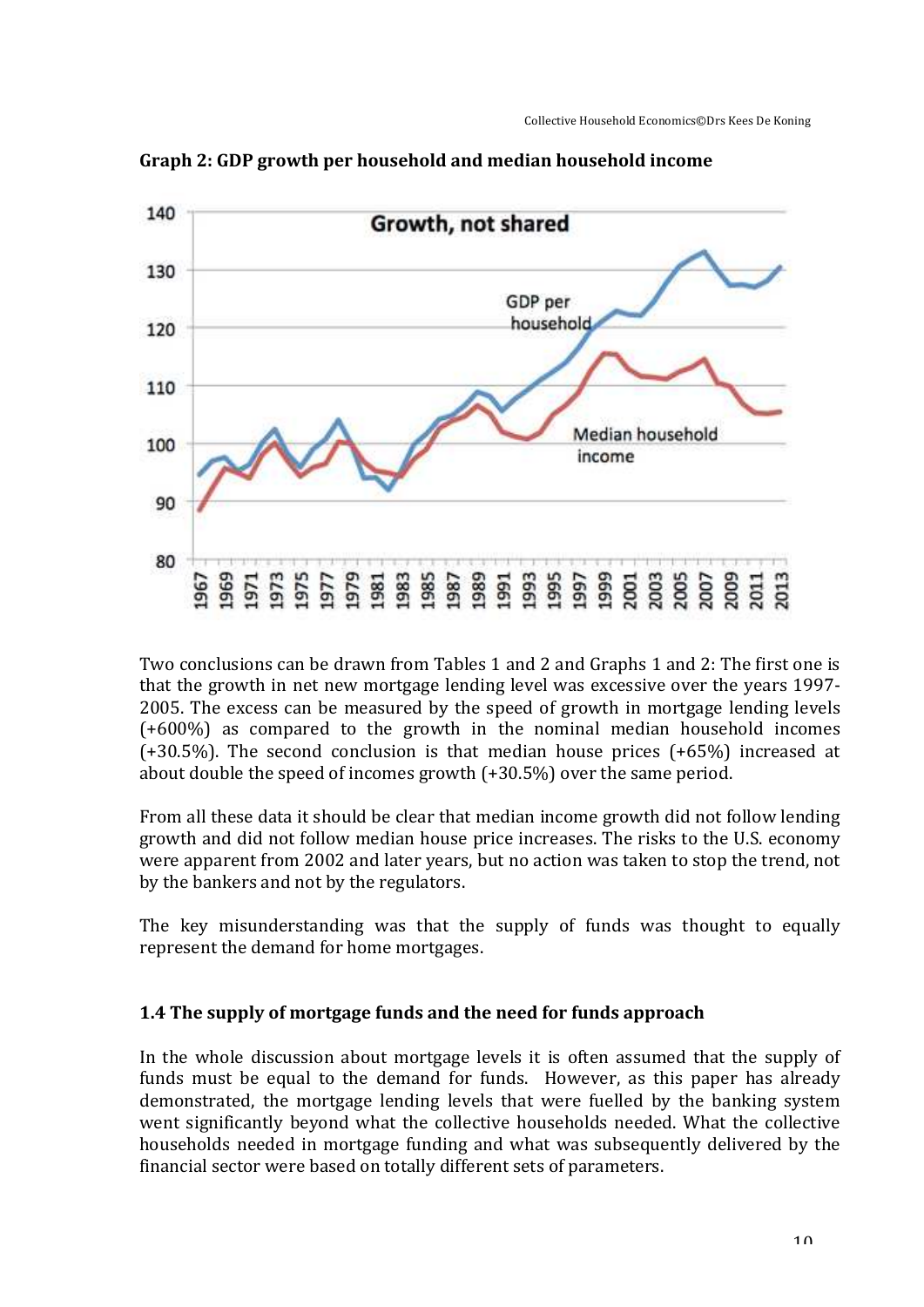For instance, the supply side was based on available savings levels, which could have been allocated to government, companies and individual household borrowings. If profit levels are attractive on home mortgages than one may expect some pressure within the banking community to sell more mortgages. The supply side also has to adhere to prudential regulations. It is furthermore subject to prevailing interest rate levels. Last but not least banks aim to make profits. Such profit orientation has been shown to be very short-term oriented.

The need for housing has very little to do with the fact whether mortgage funds are available or not. The need for housing stems from population growth levels, from changes in average family size and from changes in taste patterns for one or another type of home. In the U.S. the need for new homes can be estimated at about 1.8 million housing units annually.

The need for new homes requires funding, either from own resources or from banks and other financial organizations. The demand for funds should be based on a level that ensures that individual households can fulfill their mortgage loan obligations at all times. 

| Year | Actual      | Actual       | Needed        | Annual CPI | Median             | Increase in |
|------|-------------|--------------|---------------|------------|--------------------|-------------|
|      | Increase in | Housing      | Housing       | Inflation  | House              | Mortgage    |
|      | Mortgage    | Starts per   | <b>Starts</b> | $\%$       | Prices             | Funds       |
|      | Amounts     | 1July (ann.) | X             |            | $(1$ [uly]         | Needed      |
|      | X           | x million    | million       |            | Based on           | X           |
|      | U.S.        |              |               |            | $CPI \times U.S.\$ | U.S.        |
|      | \$billion   |              |               |            |                    | \$billion   |
| 1997 | 180         | 1.437        | 1.8           |            | 145,900            |             |
| 1998 | 301         | 1.698        | 1.8           | 1.6        | 148,234            | 267         |
| 1999 | 377         | 1.699        | 1.8           | 2.2        | 151.495            | 273         |
| 2000 | 382         | 1.463        | 1.8           | 3.4        | 156,645            | 282         |
| 2001 | 509         | 1.670        | 1.8           | 2.8        | 161,031            | 290         |
| 2002 | 706         | 1.655        | 1.8           | 1.6        | 163,607            | 294         |
| 2003 | 881         | 1.897        | 1.8           | 2.3        | 167,370            | 301         |
| 2004 | 950         | 2.002        | 1.8           | 2.7        | 171,889            | 309         |
| 2005 | 1,053       | 2.054        | 1.8           | 3.4        | 177,733            | 320         |
| 2006 | 998         | 1.737        | 1.8           | 3.2        | 183,420            | 330         |
| 2007 | 701         | 1.354        | 1.8           | 2.9        | 188,739            | 340         |
| 2008 | $-32$       | .923         | 1.8           | 3.8        | 195,911            | 353         |

Table 3: The need for home mortgage funds over the period 1997-2008

In this table the need for new homes  $(1.8 \text{ million new ones})$  is combined with the annual CPI inflation level to assess, based on the adjusted median house prices, how much an increase in mortgage funds is needed in order to fund the new homes. The demand for funds is based on the CPI index changes and based on the premise that if house prices move up in line with the CPI inflation level, nearly all households will be able to continue servicing their home mortgage debt.

This epitomizes the need for funds approach, which seeks to define the demand for mortgage funds from the collective individual households' perspective rather than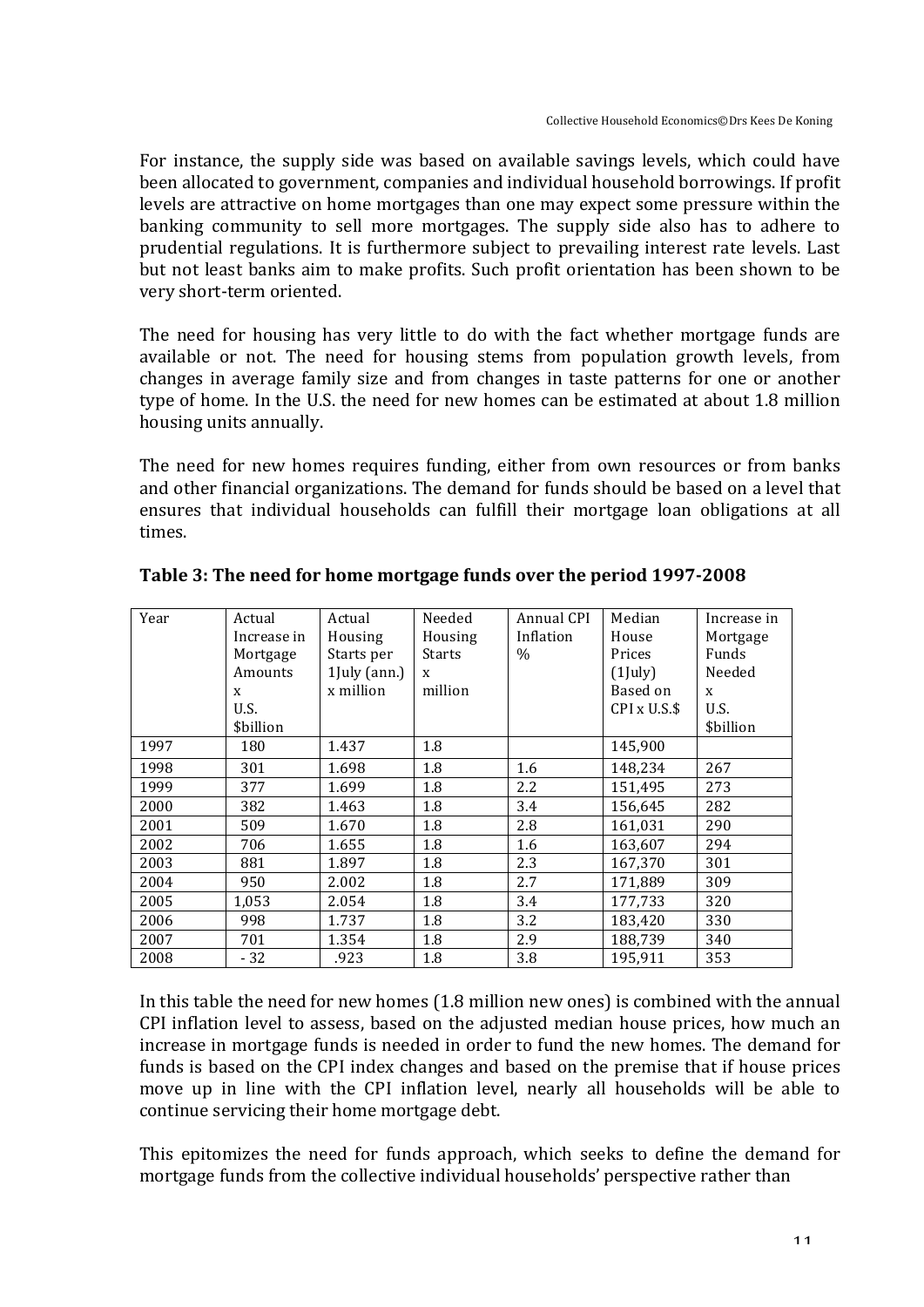from the supply side organized by the financial sector. It focuses on income levels of individual households, house price inflation, the need for new homes based on population growth, changes in average family size and changes in taste patterns. The need for funds approach does not deny that interest rate changes affect disposable income levels; it does not deny that funds need to be available to grant home mortgages, but it does guard against financial markets setting the demand for mortgage funds; the demand base should be set by the collective of individual households rather than by the financial markets. This is what Collective Households Economics is all about.

If the need for funds approach had been applied in the period  $1997-2008$ , the financial crisis would not have occurred; economic growth rates would have not been so seriously undermined as they have been from 2008 and 2009. The U.S. government deficits would not have been so large and the current U.S. government debt position would have been substantially better.

### 2 Steps to help implement the need for funds approach

#### 2.1 Preventive measures.

#### **Volume 
 levels**

#### A traffic light system

When mortgage-lending levels are increasing too rapidly, as was the case in 2002, a system of traffic light management could have been introduced. This system could -and still can- work as follows: The signal to the banking sector for continuing home mortgage lending as was done in previous periods would be: "green". If the speed of lending was regarded as moving to the danger zone the "amber" signal could be flashed up. When the danger zone was reached, the "red" signal could come on. Banks or other financial institutions that would not follow the traffic light system could be punished on an individual basis, not by setting collective prudential levels, but by individualized ones, like individual reserve requirements or even speeding fines.

#### **Interest rate changes**

The simple theory says that when the price of money goes up, the volume of money demand will come down. There are a number of complications with regard to the home mortgages market, which may not suit this simple theory.

Firstly, a mortgage is a long-term commitment by the borrowers. Just because the price of money changes does not mean that the borrowers borrow any less or more than they have already outstanding. They usually are not in position to speed up repayments, rather the opposite if their mortgage is based on a variable interest rate; in the latter case, their disposable income will be reduced by the added burden of an increased interest rate. The effect on new borrowings depends on house prices, own savings and on the overriding need to find a place to live. As tables 1 and 2 have shown, even at the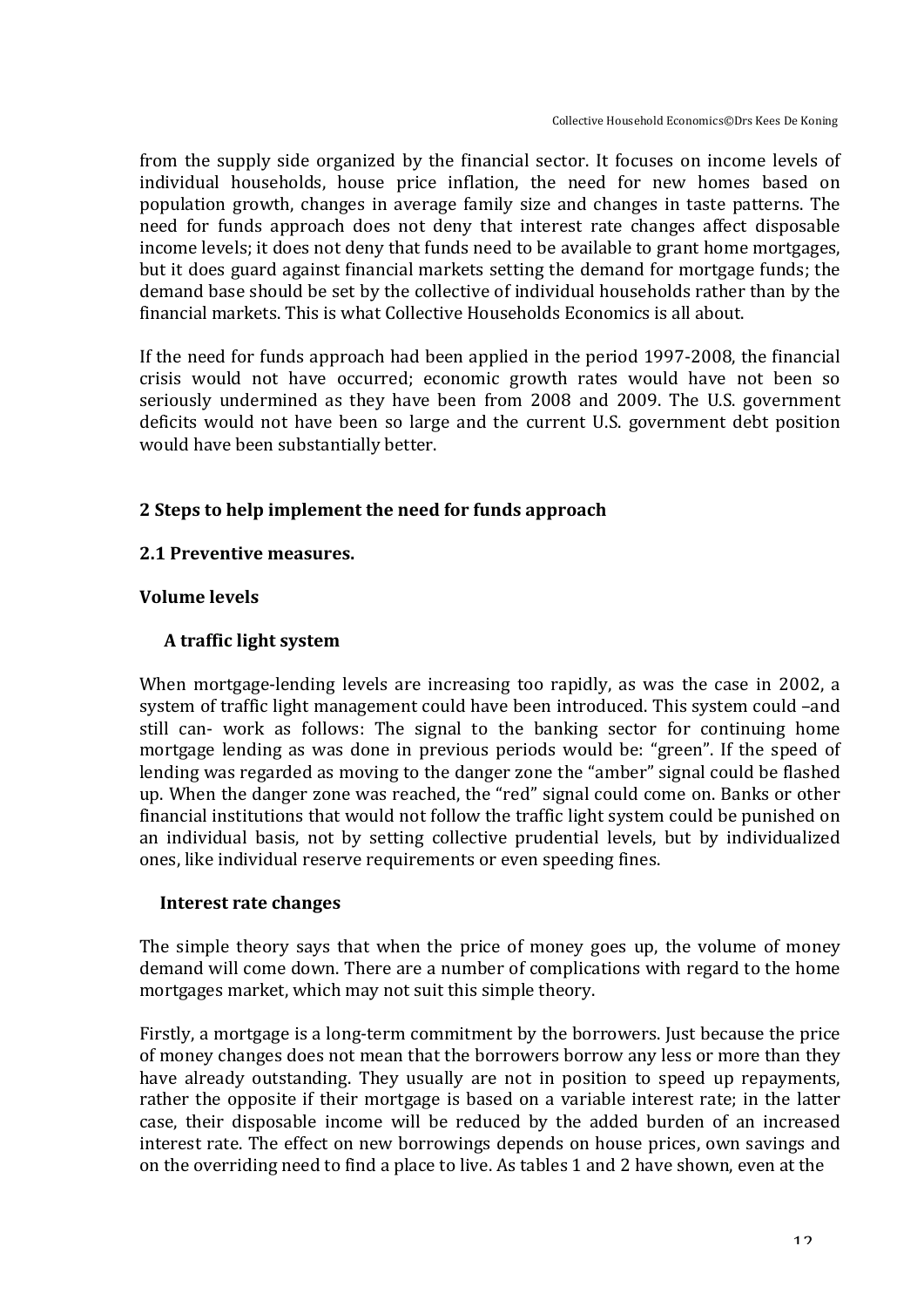top of the lending boom in 2005, new borrowings never exceeded more than about 10% of the outstanding home mortgage portfolio.

Secondly, the experience after 2008 clearly showed that lowering of interest rates –even to the lowest rates on record- did not encourage higher levels of mortgage borrowings, rather the opposite. Over the period 2007-2014 mortgage borrowers reduced their collective borrowings by \$1.2 trillion or about  $12\%$  of total mortgage borrowings as per end of 2007. Foreclosure proceedings and home repossessions forced borrowers to concentrate on repaying rather than increasing their outstanding home mortgage portfolio.

Thirdly, the wider issue of the impact of interest rates has to be addressed. House price inflation is of a different character than cost price inflation, the latter being determined by wages growth and price changes in commodities and intermediate products, including final products imported from abroad. House price inflation is either caused by excessive funding levels, as was the case in the U.S. between 1997 and 2007 or by a low volume of new construction of homes, below the need of a growing population, as was the case in the U.K. due to planning restrictions. Cost price inflation can be caused by monopoly situations on the companies' or countries' side or by scarcity factors in the labor market.

The lowering of interest rates in 2001 in the U.S. was aimed at helping the economic growth rate to strengthen. At the same time, this movement in the interest rate worsened the house price inflation case. The 2004-2006 steep increase in interest rates from 1.25% in June 2004 to 5.25% in June 2006 did help to slow down economic growth rates, but it did not help to slow down mortgage lending levels during 2004, 2005 and 2006. Perhaps it is necessary to have different approaches for combatting house price inflation levels than for fighting cost price inflation.

### 2.2 Separating mortgage costs from funding costs: the Collective Household **approach**

Individual households are best served by mortgage costs that do not fluctuate heavily. A scheme could be introduced that makes such approach feasible. Such a scheme could have an interest cost base of CPI level plus  $1\%$  for the borrowers. This is a variable interest rate, but one that directly links income growth with interest charges. It is also a Collective Households scheme in that it ensures that nearly all mortgagees will be likely to fulfill their mortgage obligations. For the banks a funding return of Fed funds rate plus 1.75% could be guaranteed. Of course at times there may differences between the CPI +1% borrowing rate by the mortgage holders and the Fed funds rate +1.75% by the banks. Government-sponsored institutions such as Fannie May and Freddy Mac could settle such differences with the banks with the help of the U.S treasury in case of short falls. Surplus funds should be flowing back to the U.S. treasury.

Such a Collective Households' scheme fulfills a number of objectives. The main objective is to separate the costs of home mortgage borrowing from the costs of lending, enabling borrowers to enjoy a rate of interest, which is set on a dynamic basis. If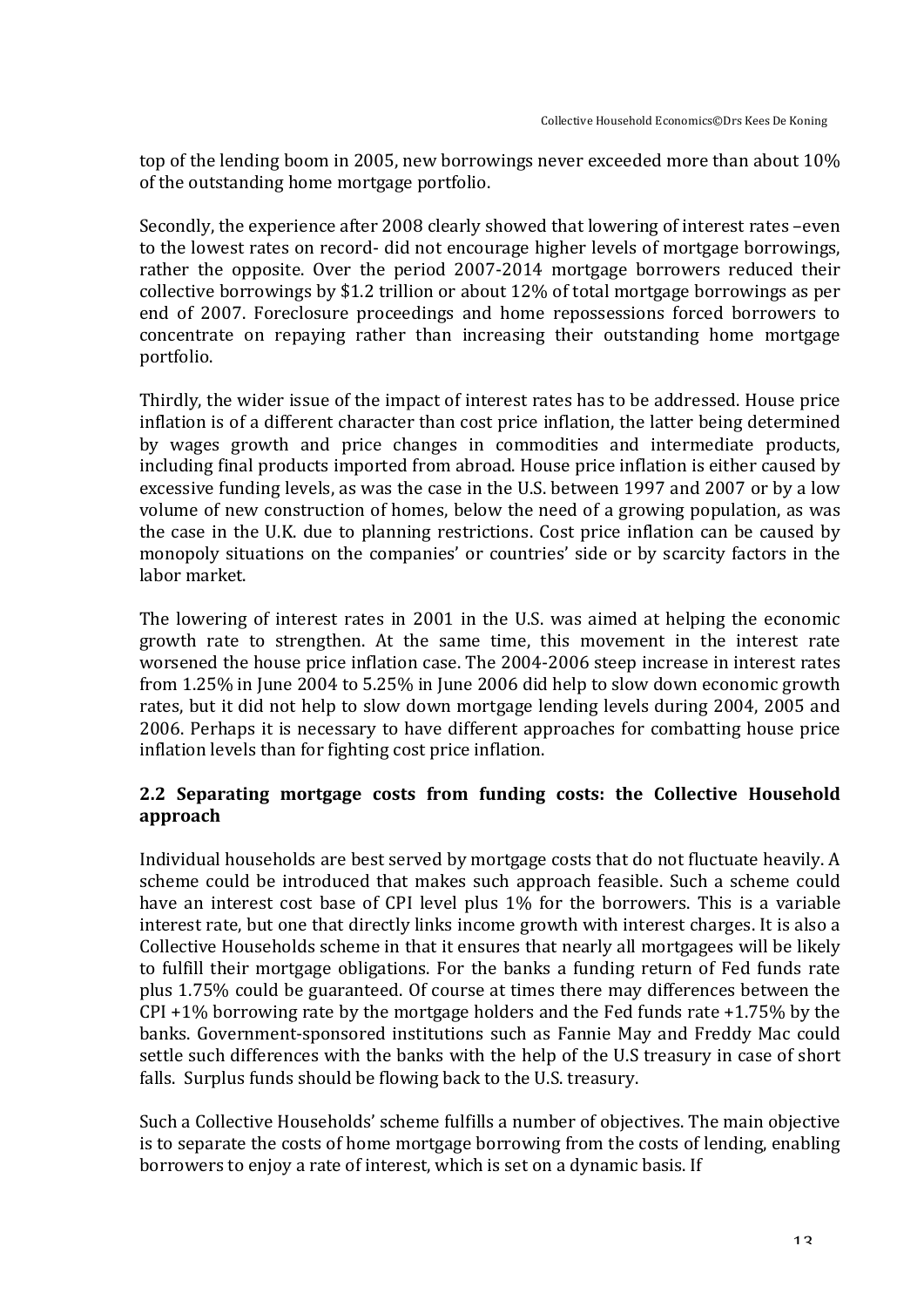consumer price inflation goes up, it is very likely that wages will go up also. On the other hand, when consumer prices come down the pressure to increase wages will be less and a lowering of mortgage interest costs will help households to maintain their disposable income for other purchases. For the lenders, the Fed funds rate determines their costs of funds. The Fed changes its rate to keep inflation under control (mostly cost price inflation) and to assist the economy in its economic growth endeavors. The Fed funds rate is a funding rate that currently applies to all different groups of households: a government, companies and individual households. Separating the long-term mortgage borrowings from the influence of the Fed funds rate offers the individual households that have a mortgage a better chance to keep up with their mortgage payments and a better chance to maintain their spending levels on other goods and services thereby benefiting the wider economy.

The combination of volume control on the lending side and costs control over interest levels on the borrowers side will help the U.S. economy to grow on a much more stable basis. 

The transition of the existing mortgage portfolio to the new system of segregated costs to the borrowers and rewards for the lenders can be a gradual one. First of all, the markup on both lenders and borrowers is just an example of what could be agreed upon, but is certainly not set in stone. Secondly, it is possible to trial the approach with new home mortgage borrowers, whereby each mortgage needs to have a repayment schedule. Gradually existing borrowers could be moved to the new system. What is important is that the income risks for all mortgage borrowers are reduced as soon as is practicable. Lower and median income mortgage holders will be the greatest beneficiaries. If the boom-bust situation in the housing market is effectively tackled, it will also improve employment prospects for those seeking and for those in employment, keeping a job.

#### 2.3 Some tentative cost/benefit implications for the U.S. Government

The current three-month deposit rate paid to customers by U.S. banks is around 1% on a per annum basis, with a Fed funds rate of 0.25%. The rewards banks would receive over mortgages would be  $0.25\%$  Fed funds rate plus the 1.75% which equals 2%. If the Fed funds were raised, so would be the mortgage receipts for banks. In this scheme banks would only need to fund their home mortgage portfolio on a three months rollover basis.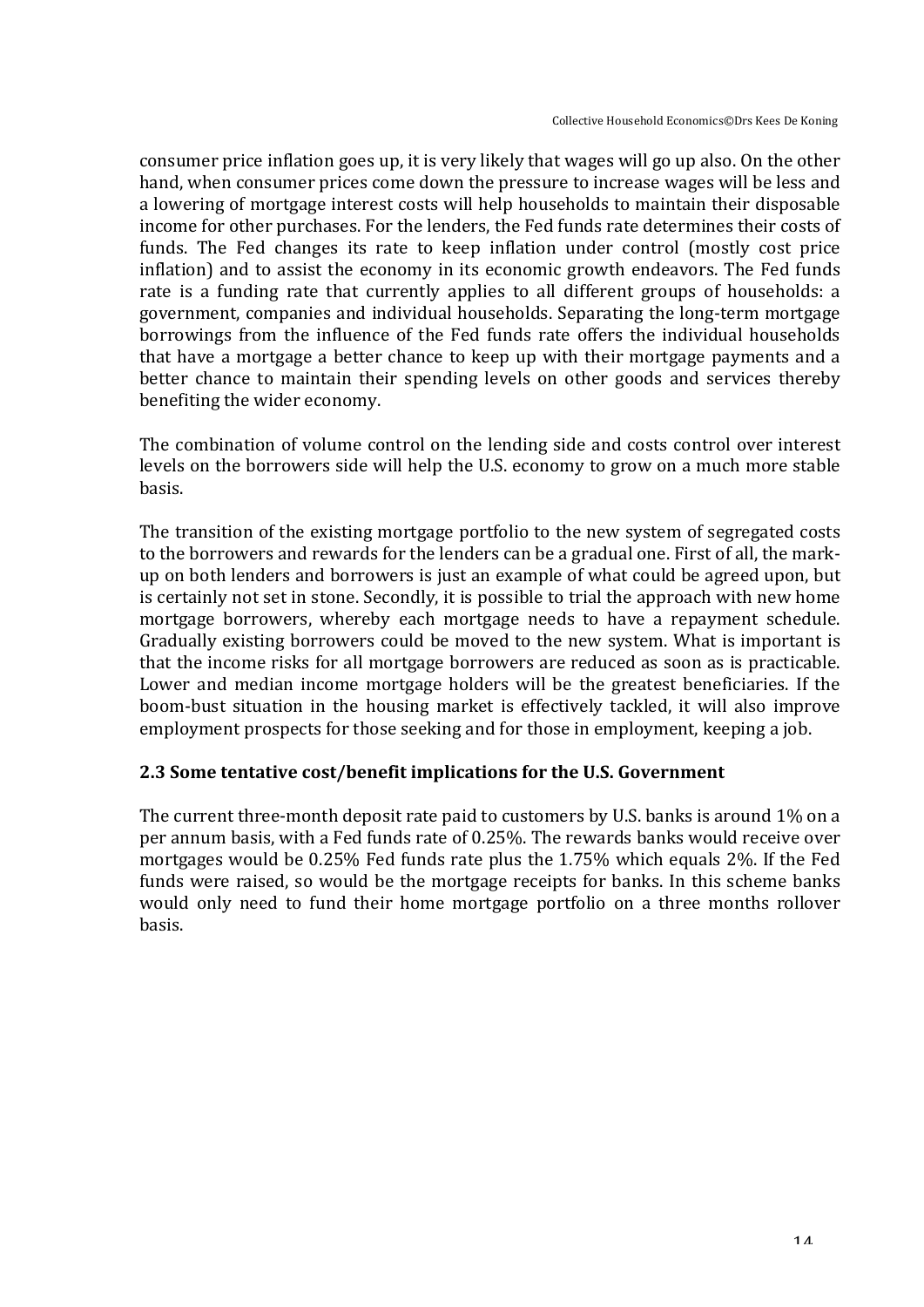| Year        | 2000 | 2001 | 2002 | 2003          | 2004 | 2005            | 2006 | 2007 | 2008 | 2009 | 2010 | 2011 | 2012 | 2013 | 2014 |
|-------------|------|------|------|---------------|------|-----------------|------|------|------|------|------|------|------|------|------|
|             |      |      |      |               |      |                 |      |      |      |      |      |      |      |      |      |
| <b>CPI</b>  |      |      |      |               |      |                 |      |      |      |      |      |      |      |      |      |
| $+1$        | 4.4  | 3.8  | 2.6  | 3.3           | 3.7  | 4.4             | 4.2  | 3.9  | 4.9  | 0.7  | 2.6  | 4.2  | 3.1  | 2.5  | 2.6  |
| $\%$        |      |      |      |               |      |                 |      |      |      |      |      |      |      |      |      |
| Fed         |      |      |      |               |      |                 |      |      |      |      |      |      |      |      |      |
| <b>Fund</b> | 7.75 | 5.55 |      | $3.25$   2.85 | 3.5  | $5.55 \mid 6.5$ |      | 6.25 | 4.0  | 2.0  | 2.0  | 2.0  | 2.0  | 2.0  | 2.0  |
| Rate        |      |      |      |               |      |                 |      |      |      |      |      |      |      |      |      |
| ٠           |      |      |      |               |      |                 |      |      |      |      |      |      |      |      |      |
| 1.75        |      |      |      |               |      |                 |      |      |      |      |      |      |      |      |      |
| $\%$        |      |      |      |               |      |                 |      |      |      |      |      |      |      |      |      |

#### Table 4 compares the CPI plus 1% and the average Fed funds rate plus 1.75% **for the years 2000-2014**

By separating the funding costs for the banks on their mortgage portfolio from the funding costs for individual households, the U.S. government achieves a prudential division in economic terms between Wall Street and Main Street. Such a barrier is needed to reduce the economic vulnerability of individual households; especially those that need to borrow to buy a home. The great economic weakness, which showed up during the financial crisis, was that by co-mingling these funding costs, 1 in 6 of every American household was confronted with foreclosure proceedings over the period 2006-2013 and that nearly 6 million home owners were faced with home repossessions. In 2009, 45% of all existing home sales were of repossessed homes.

From table 4, it is evident that there are years that the government will need to bridge the gap between interest received from individual households and interest paid to the banking sector. 2000-2002 was one such period. For 2003-2004 the government would have been on the receiving end. 2005-2007 it would be paying out again, but after that apart from 2009 the government would have been on the receiving end.

The economic stability that will be created for individual households by this system helps to avoid increases in unemployment levels and to maintain spending levels when inflation levels are low. The system would create a type of people's quantitative easing at times when interest rates on the financial markets are high and the system is selfcorrecting when bank interest rates are low.

# **3.** The post financial crisis developments

# **3.1 New housing starts and home ownership**

The impact of the mortgage crisis has lasted a long time. 2006 was the last vear that slightly over 1.8 million new homes were started. The lowest points were reached in 2009-2011 when around only 600, 000 new homes were started per year, about a third of what population growth levels required. 2012 levels were somewhat better at 830, 000 new homes, in 2013 the level increased to about 1 million, in 2014 to 1.05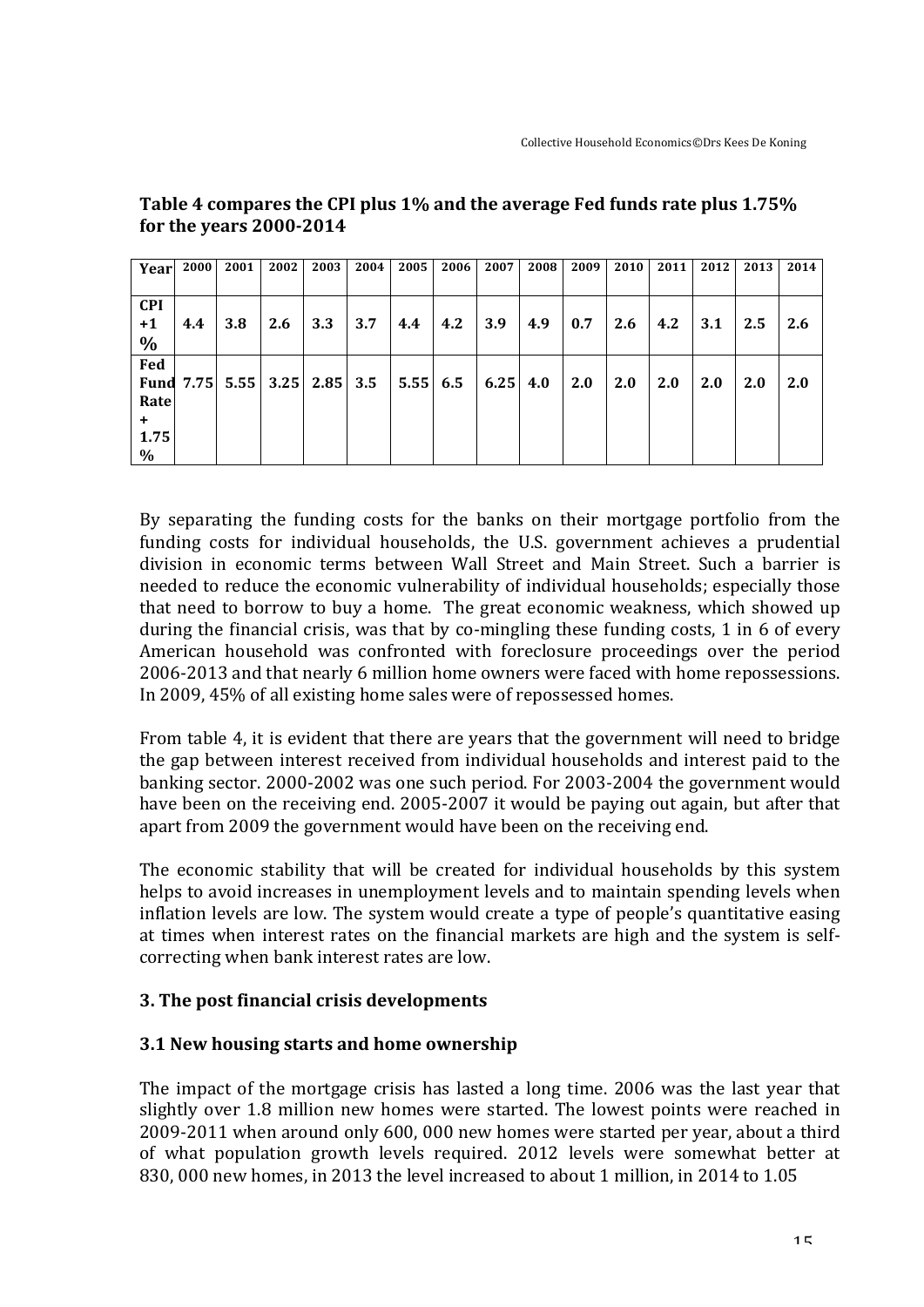million and by August 2015, on an annualized basis to 1.126 million. However nine years after 2006, this is still about a third below the needs for new homes based on population growth.

The U.S. Census Bureau supplies the data on home ownership. In 2000 about two thirds of all American households (66.2%) owned their own home. By June 2004 this level had increased to  $69.2\%$ . In the first quarter of 2015 this level had dropped to  $63.7\%$ , a level as low as in 1990. What also happened is that non-occupant owners have reached a record high; the latter includes real estate companies set up to make a profit out of renting homes. First time buyers now only make up 29% of homebuyers compared to the long-term average of  $40\%$ .

# 3.2 Unemployment levels and the labor force participation rate

In the U.S., the unemployment level dropped to  $5.1\%$  in August 2015, which is a major improvement over the more than 10% reached at the height of the financial crisis. However the labor force participation rate, reflecting those able to work within the age group of doing so, has dropped strongly from  $67.3\%$  in January 2000 to  $62.6\%$  in August 2015.

# **3.3 
 Student loans**

Student loans constitute the second largest level of debt by individual households after mortgage debts. Both are long-term debt levels. According to the Federal Reserve of New York at the end of 2014 \$1.16 trillion in student loans was outstanding. It also reported that student loan delinquencies and repayment problems appear to be reducing borrowers' ability to set up their own households.

# 3.4 Outstanding mortgage and government debt levels since 2008

Over the period 2006-2013, 21.3 million households were confronted with foreclosure proceedings<sup>5</sup>. This compares to the 47.5 million households who had a mortgage, or affecting nearly 45% of all mortgagees. Over the same period, 5.8 million homes were repossessed. This represents 1 out of about every 8 households with a mortgage. These shocking statistics sum up the incompetence of the U.S. banking sector to control itself in mortgage lending. It also represents a failure to act by the regulatory authorities.

As a consequence of the pressures by the banking sector to repay outstanding mortgage loans, outstanding mortgage debt levels have been reduced by \$1.2 trillion over the period 2007-2014. Over the same period, U.S. government debt levels doubled from \$9 trillion in 2007 to \$17.8 trillion by the end of 2014. Both are signs of the impact that the financial crisis had on individual households in the first place and on the U.S. government subsequently. If the collective mortgage levels had been better managed in the period 1997-2008, the subsequent years would have seen an increase in mortgage

<u> 1989 - Jan Samuel Barbara, politik eta politik eta politik eta politik eta politik eta politik eta politik e</u>

<sup>&</sup>lt;sup>5</sup> http://www.statisticbrain.com/home-foreclosure-statistics/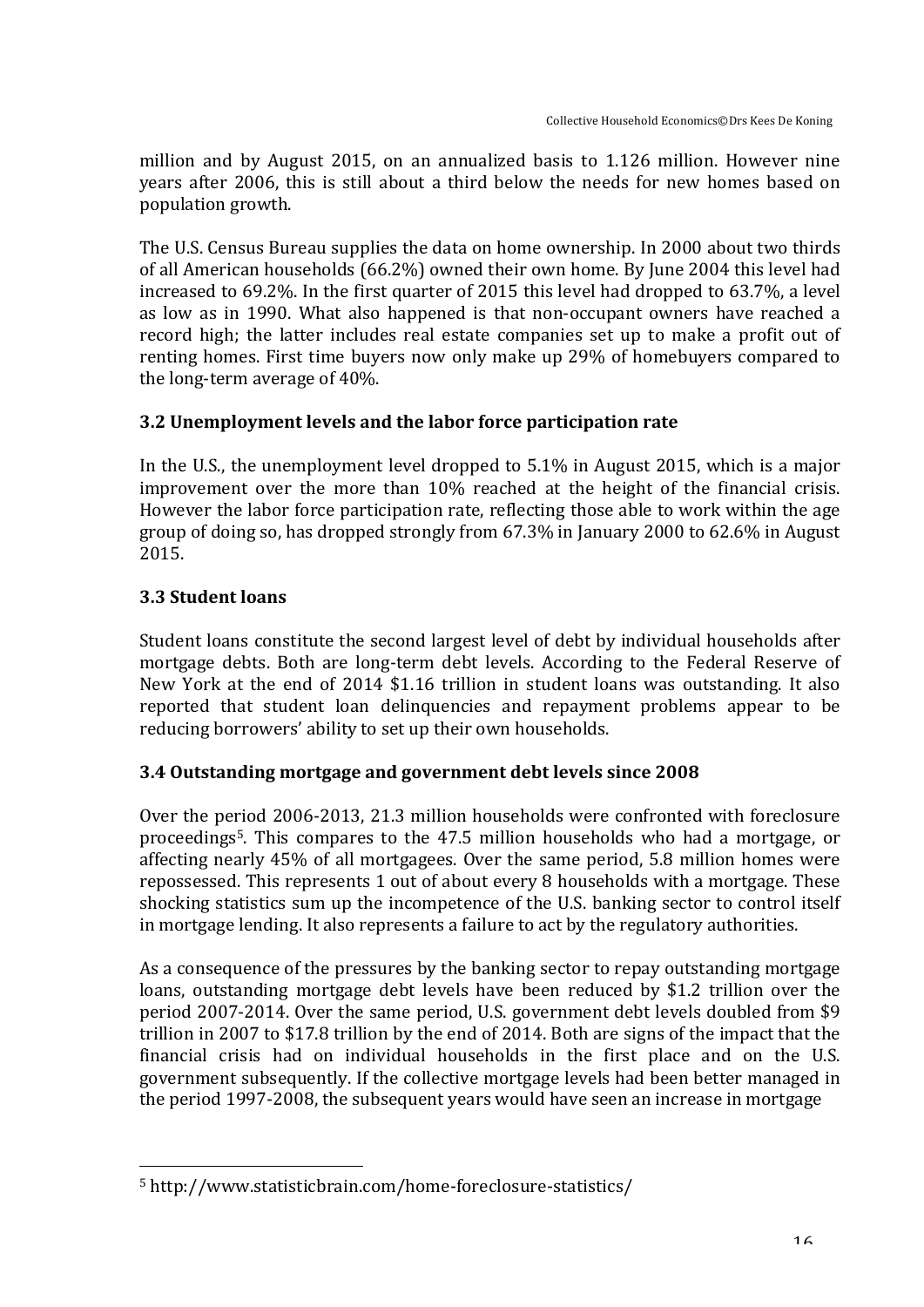lending levels and a much lower level of U.S. government debt increase. The U.S. population did not stop growing suddenly in 2008 and in later years, neither did the need for funds for home mortgages. The imbalances created by the financial sector in the run up to 2008 created the long-term decline in home ownership rates, the increased levels of unemployment and a large share of the increased government debt levels. Economic growth levels over the years 2008-2015 were seriously undermined by the irresponsible levels of home mortgage lending in the run up to 2008.

#### **4. Some conclusions**

- A radical rethink is needed about the manner in which individual households obtain mortgage funds in the U.S. This is especially important for the lower and median income households, who rely most heavily on mortgage borrowings to get on the housing ladder. Risks for them were extremely poorly managed in the run up to 2008. The approach to macro-economic risk management should start with the collective of individual households, rather than with the lenders.
- A primary plank of such a rethink entails the recognition that the parameters for lending by the banking sector are very different from the need for mortgage funds of the collective of individual households. Supply by the banking sector does not imply an equal level of demand by the collective of individual households.
- The need for funds approach is based on population growth levels, changes in average family size and changes in taste patterns for homes. It is also based on income growth levels. It is based on affordability levels, rather than on the bank based profitability objectives. In the U.S. about 1.8 million new homes are needed annually.
- To implement the need for funds approach requires a change in volume, price and quality control measures. Volume control can be enforced with a "traffic light" system to be observed by lenders and enforced by regulators. Price control can be introduced by separating the interest costs paid by the individual households and those received by the banking sector. The collective individual households mortgage portfolio would greatly benefit if the interest charges were to be based for instance on CPI level  $+1\%$  for the borrowers: the affordability principle. The lenders could receive Fed funds rate  $+1.75\%$ : the profit principle. In case of shortfall or surplus the U.S. Treasury could even out the differences. Finally quality control measures could be put in place to ensure that all mortgages granted include a repayment element and do not include interest rate teasers.
- Collective Households Economics would help individual households to continue to be able to service their mortgage and simultaneously continue their spending levels on other goods and services. A dynamic balance can be achieved between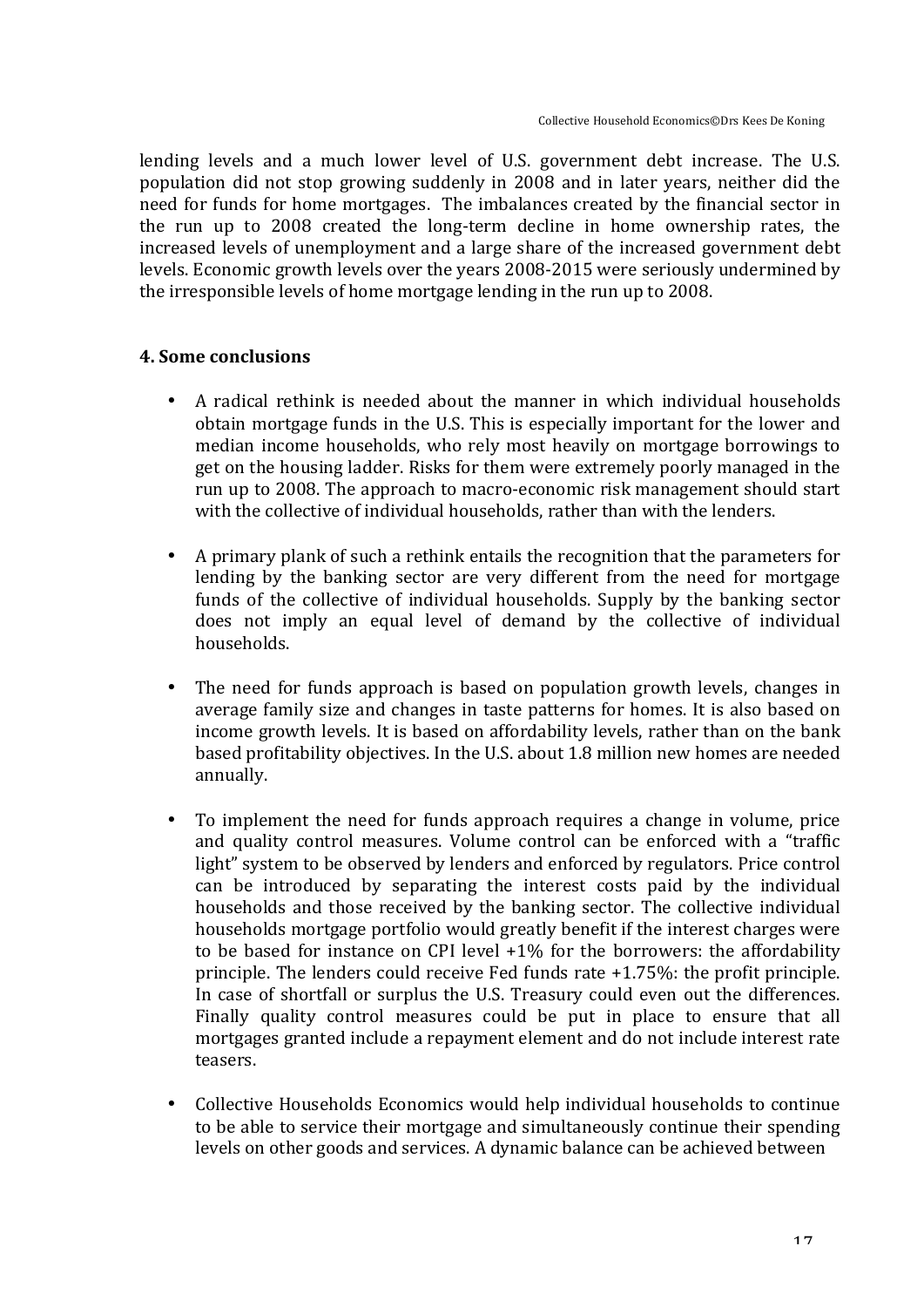income growth and mortgage expenses. Student loans could be arranged in a similar fashion.

Drs Kees De Koning Chorleywood, U.K. 22<sup>nd</sup> September 2015